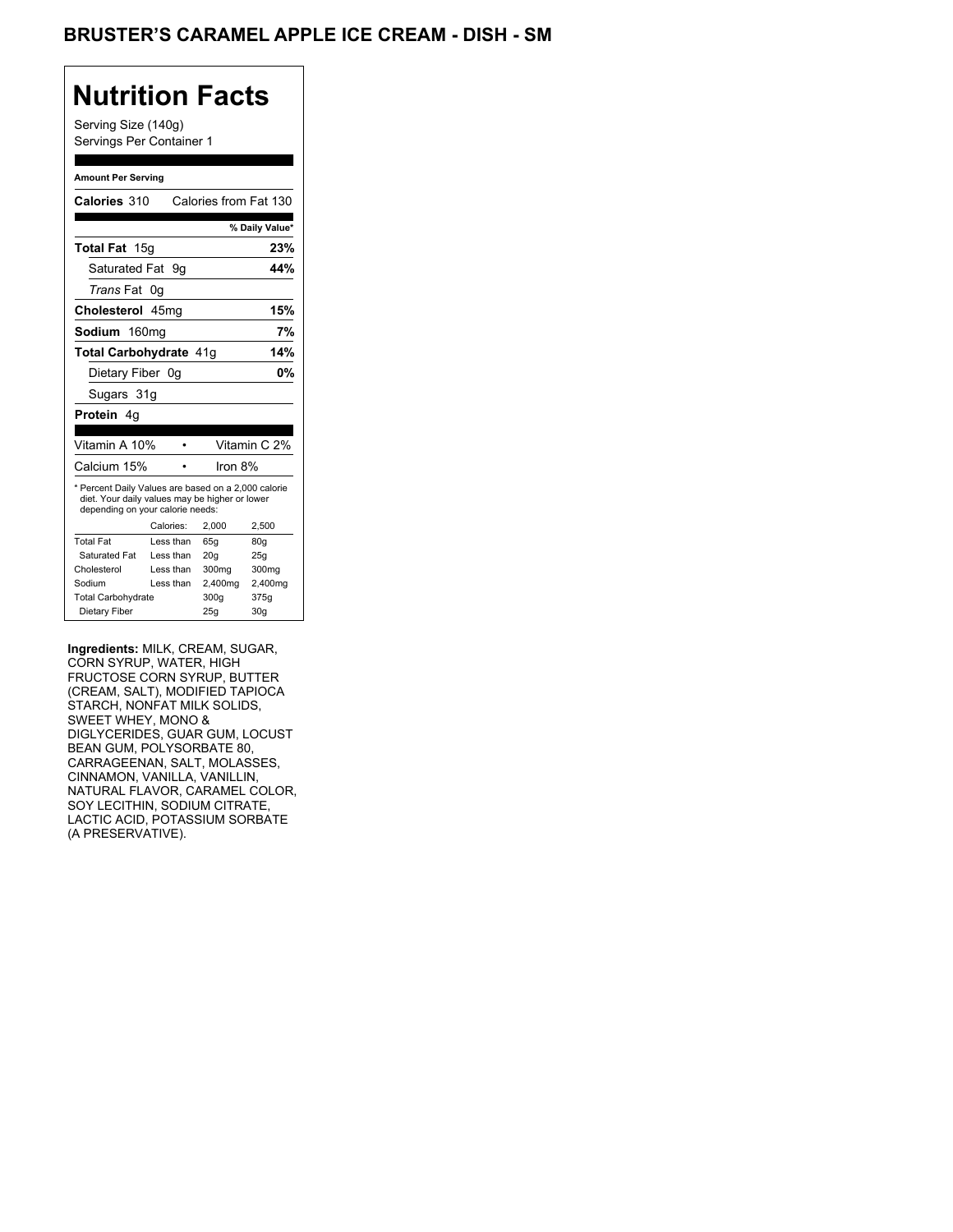## BRUSTER'S CARAMEL APPLE ICE CREAM - DISH - REG

#### Nutrition Facts Serving Size (210g) Servings Per Container 1 Amount Per Serving Calories 470 Calories from Fat 200 % Daily Value\* Total Fat 22g 35% Saturated Fat 13g 66% Trans Fat 0g Cholesterol 65mg 22% Sodium 240mg 10% Total Carbohydrate 61g 20% Dietary Fiber 0g 0% Sugars 47g Protein 6g Vitamin A 15% • Vitamin C 4% Calcium 20% • Iron 10% \* Percent Daily Values are based on a 2,000 calorie diet. Your daily values may be higher or lower depending on your calorie needs: Calories: 2,000 2,500 Total Fat Less than 65g 80g<br>Saturated Fat Less than 20g 25g Saturated Fat Less than 20g Cholesterol Less than 300mg 300mg<br>Sodium Less than 2,400mg 2,400mg Less than  $2,400$ mg  $2,400$ <br>te  $300g$   $375g$ Total Carbohydrate Dietary Fiber 25g 30g

Ingredients: MILK, CREAM, SUGAR, CORN SYRUP, WATER, HIGH FRUCTOSE CORN SYRUP, BUTTER (CREAM, SALT), MODIFIED TAPIOCA STARCH, NONFAT MILK SOLIDS, SWEET WHEY, MONO & DIGLYCERIDES, GUAR GUM, LOCUST BEAN GUM, POLYSORBATE 80, CARRAGEENAN, SALT, MOLASSES, CINNAMON, VANILLA, VANILLIN, NATURAL FLAVOR, CARAMEL COLOR, SOY LECITHIN, SODIUM CITRATE, LACTIC ACID, POTASSIUM SORBATE (A PRESERVATIVE).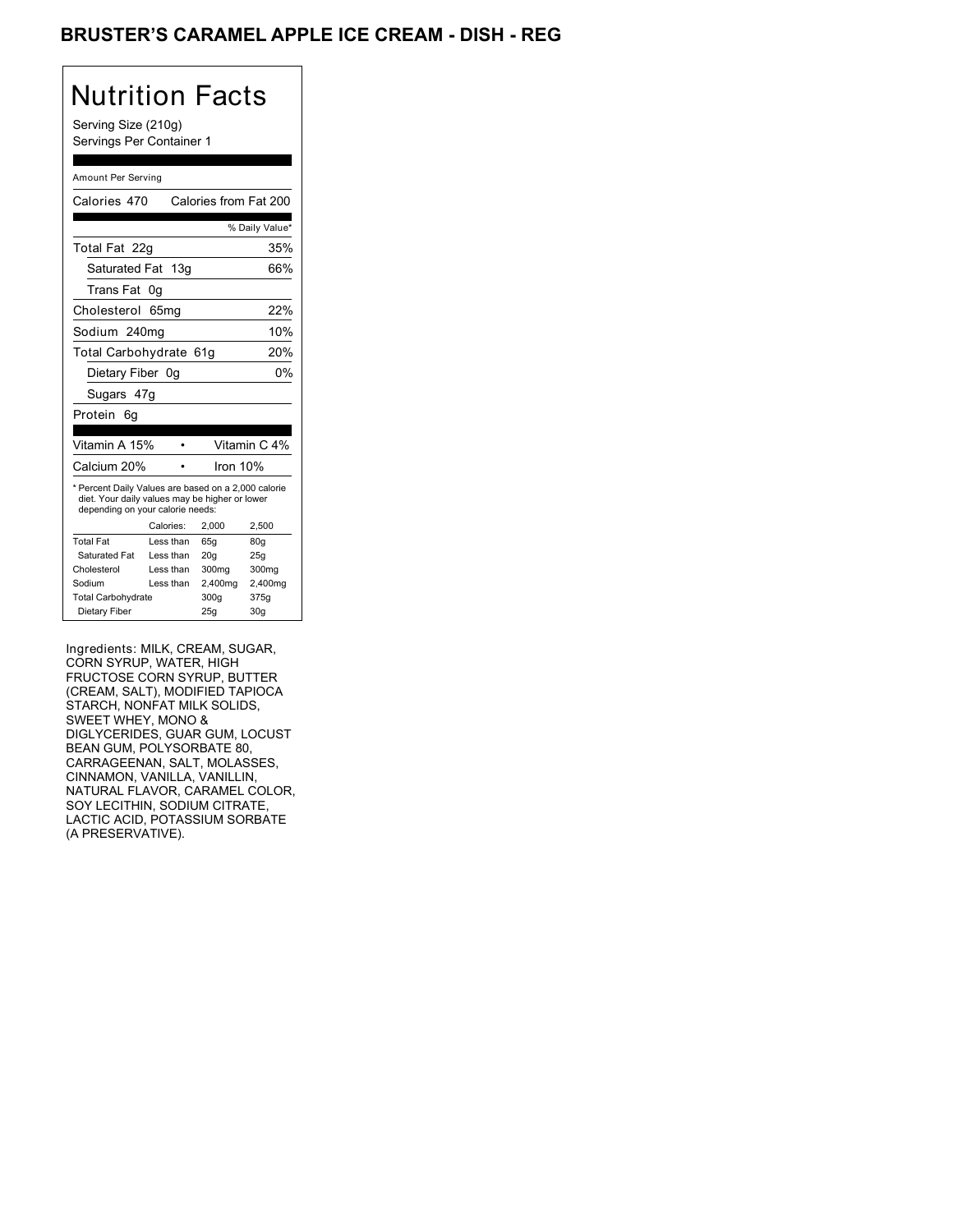## BRUSTER'S CARAMEL APPLE ICE CREAM - DISH - LG

### Nutrition Facts Serving Size (280g) Servings Per Container 1 Amount Per Serving Calories 630 Calories from Fat 270 % Daily Value\* Total Fat 30g 46% Saturated Fat 18g 88% Trans Fat 0g Cholesterol 85mg 29% Sodium 320mg 14% Total Carbohydrate 81g 27% Dietary Fiber 0g 0% Sugars 63g Protein 8g

| .00000<br>◡                                                                                                                                                     |           |          |              |
|-----------------------------------------------------------------------------------------------------------------------------------------------------------------|-----------|----------|--------------|
|                                                                                                                                                                 |           |          |              |
| Vitamin A 20%                                                                                                                                                   |           |          | Vitamin C 6% |
| Calcium 25%                                                                                                                                                     |           | Iron 15% |              |
| * Percent Daily Values are based on a 2,000 calorie<br>diet. Your daily values may be higher or lower<br>depending on your calorie needs:<br>Calories:<br>2.000 |           |          | 2.500        |
| <b>Total Fat</b>                                                                                                                                                | Less than | 65q      | 80q          |
| Saturated Fat                                                                                                                                                   | Less than | 20q      | 25q          |
|                                                                                                                                                                 |           |          |              |
| Cholesterol                                                                                                                                                     | Less than | 300mg    | 300mg        |
| Sodium                                                                                                                                                          | Less than | 2.400mg  | 2.400mg      |
| <b>Total Carbohydrate</b>                                                                                                                                       |           | 300q     | 375g         |
| Dietary Fiber                                                                                                                                                   |           | 25q      | 30a          |

Ingredients: MILK, CREAM, SUGAR, CORN SYRUP, WATER, HIGH FRUCTOSE CORN SYRUP, BUTTER (CREAM, SALT), MODIFIED TAPIOCA STARCH, NONFAT MILK SOLIDS, SWEET WHEY, MONO & DIGLYCERIDES, GUAR GUM, LOCUST BEAN GUM, POLYSORBATE 80, CARRAGEENAN, SALT, MOLASSES, CINNAMON, VANILLA, VANILLIN, NATURAL FLAVOR, CARAMEL COLOR, SOY LECITHIN, SODIUM CITRATE, LACTIC ACID, POTASSIUM SORBATE (A PRESERVATIVE).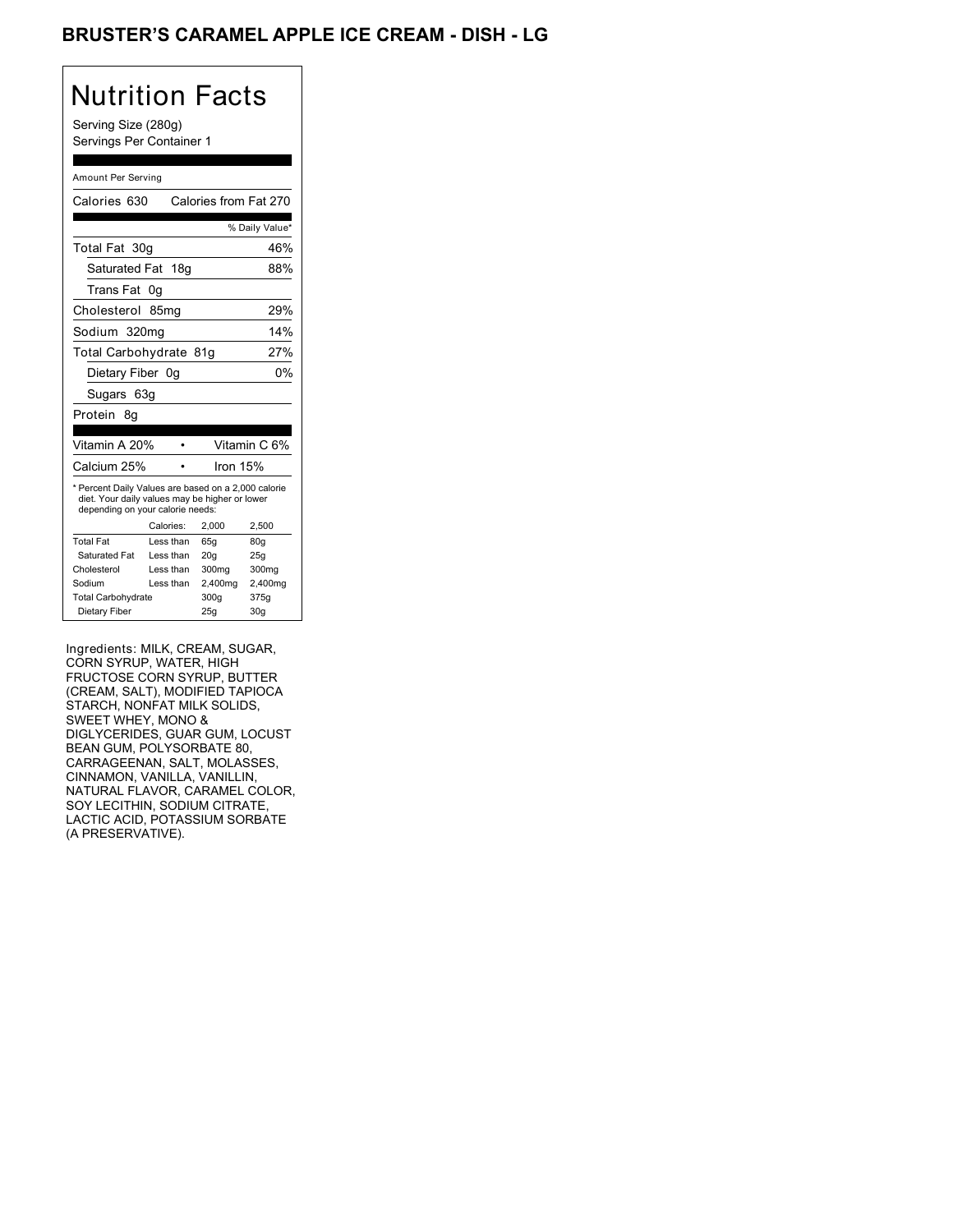### BRUSTER'S CARAMEL APPLE ICE CREAM - SUGAR CONE - SM

| Nutrition Facts<br>Serving Size (153g)<br>Servings Per Container 1 |
|--------------------------------------------------------------------|
| Amount Per Serving                                                 |
| Calories from Fat 140<br>Calories 370                              |
| % Daily Value*                                                     |
| Total Fat 15g<br>23%                                               |
| Saturated Fat<br>44%<br>9g                                         |
| Trans Fat 0q                                                       |
| 15%<br>Cholesterol 45mg                                            |
| 8%<br>Sodium 180mg                                                 |
| 18%<br>Total Carbohydrate 53g                                      |
| 0%<br>Dietary Fiber 0g                                             |
| Sugars 34g                                                         |
| Protein 4q                                                         |
| Vitamin C 2%<br>Vitamin A 10%                                      |
|                                                                    |
| Calcium 15%<br>Iron $10%$                                          |
| * Percent Daily Values are based on a 2,000 calorie<br>diet        |

Ingredients: MILK, CREAM, SUGAR, CORN SYRUP, WATER, HIGH FRUCTOSE CORN SYRUP, BUTTER (CREAM, SALT), MODIFIED TAPIOCA STARCH, NONFAT MILK SOLIDS, SWEET WHEY, MONO & DIGLYCERIDES, GUAR GUM, LOCUST BEAN GUM, POLYSORBATE 80, CARRAGEENAN, SALT, MOLASSES, CINNAMON, VANILLA, VANILLIN, NATURAL FLAVOR, CARAMEL COLOR, SOY LECITHIN, SODIUM CITRATE, LACTIC ACID, POTASSIUM SORBATE (A PRESERVATIVE). SUGAR CONE: ENRICHED WHEAT FLOUR (ENRICHED WITH NIACIN, REDUCED IRON, THIAMIN MONONITRATE, RIBOFLAVIN, FOLIC ACID), TAPIOCA FLOUR, SUGAR, VEGETABLE SHORTENING (SOYBEAN AND/OR CANOLA OIL, MODIFIED PALM OIL, SOY LECITHIN, AND/OR PARTIALLY HYDROGENATED SOYBEAN OIL), OAT FIBER AND/OR VEGETABLE FIBER, SALT, CARAMEL COLOR, ARTIFICIAL FLAVOR, SOY LECITHIN.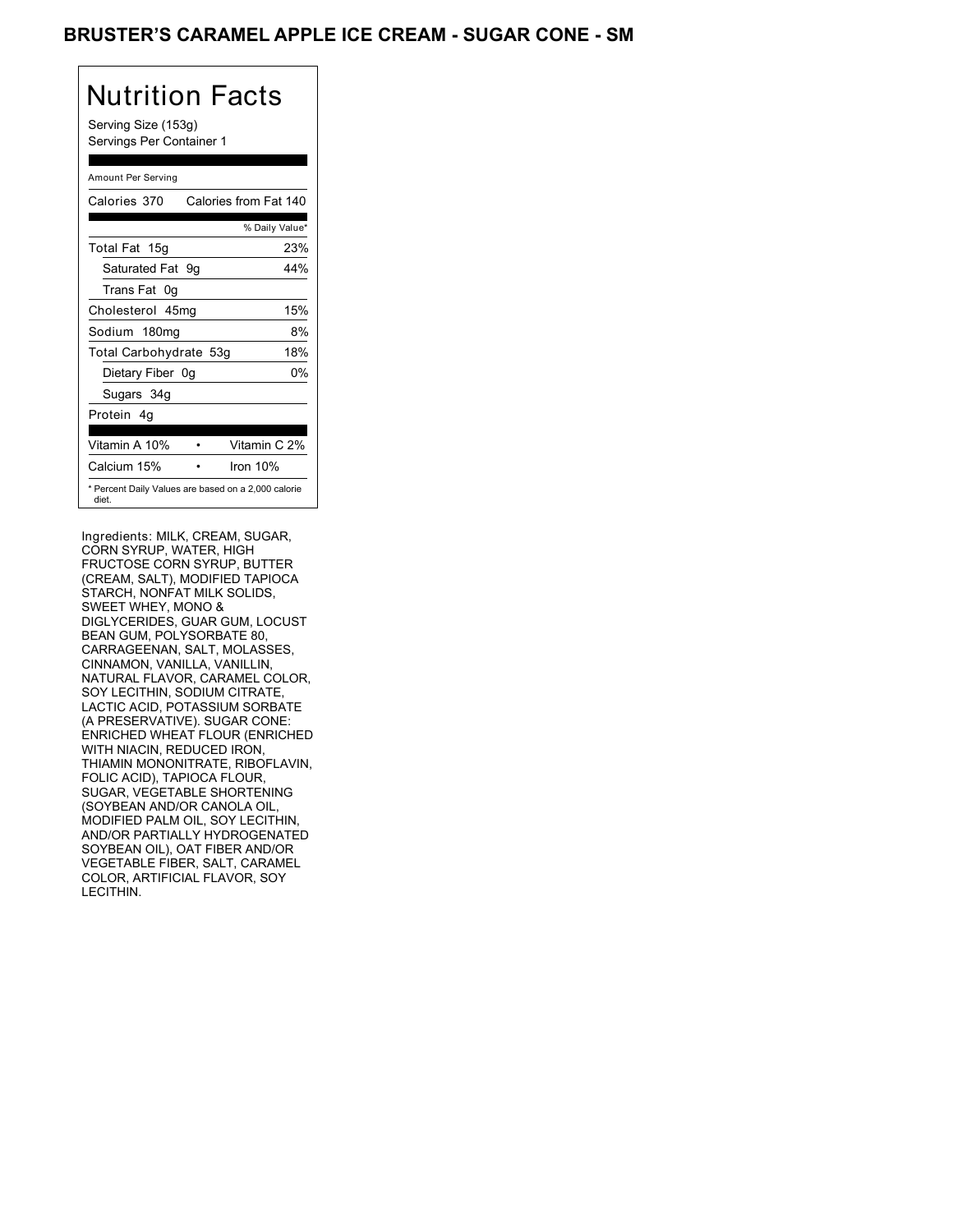### BRUSTER'S CARAMEL APPLE ICE CREAM - SUGAR CONE - REG

# Nutrition Facts

Serving Size (223g) Servings Per Container 1

#### Amount Per Serving

| Calories 520           | Calories from Fat 200                               |
|------------------------|-----------------------------------------------------|
|                        | % Daily Value*                                      |
| Total Fat 23g          | 35%                                                 |
| Saturated Fat 13g      | 66%                                                 |
| Trans Fat 0q           |                                                     |
| Cholesterol 65mg       | 22%                                                 |
| Sodium 260mg           | 11%                                                 |
| Total Carbohydrate 73g | 24%                                                 |
| Dietary Fiber 0g       | 0%                                                  |
| Sugars 50g             |                                                     |
| Protein 6q             |                                                     |
|                        |                                                     |
| Vitamin A 15%          | Vitamin C 4%                                        |
| Calcium 20%            | Iron 15%                                            |
| diet.                  | * Percent Daily Values are based on a 2,000 calorie |

Ingredients: MILK, CREAM, SUGAR, CORN SYRUP, WATER, HIGH FRUCTOSE CORN SYRUP, BUTTER (CREAM, SALT), MODIFIED TAPIOCA STARCH, NONFAT MILK SOLIDS, SWEET WHEY, MONO & DIGLYCERIDES, GUAR GUM, LOCUST BEAN GUM, POLYSORBATE 80, CARRAGEENAN, SALT, MOLASSES, CINNAMON, VANILLA, VANILLIN, NATURAL FLAVOR, CARAMEL COLOR, SOY LECITHIN, SODIUM CITRATE, LACTIC ACID, POTASSIUM SORBATE (A PRESERVATIVE). SUGAR CONE: ENRICHED WHEAT FLOUR (ENRICHED WITH NIACIN, REDUCED IRON, THIAMIN MONONITRATE, RIBOFLAVIN, FOLIC ACID), TAPIOCA FLOUR, SUGAR, VEGETABLE SHORTENING (SOYBEAN AND/OR CANOLA OIL, MODIFIED PALM OIL, SOY LECITHIN, AND/OR PARTIALLY HYDROGENATED SOYBEAN OIL), OAT FIBER AND/OR VEGETABLE FIBER, SALT, CARAMEL COLOR, ARTIFICIAL FLAVOR, SOY LECITHIN.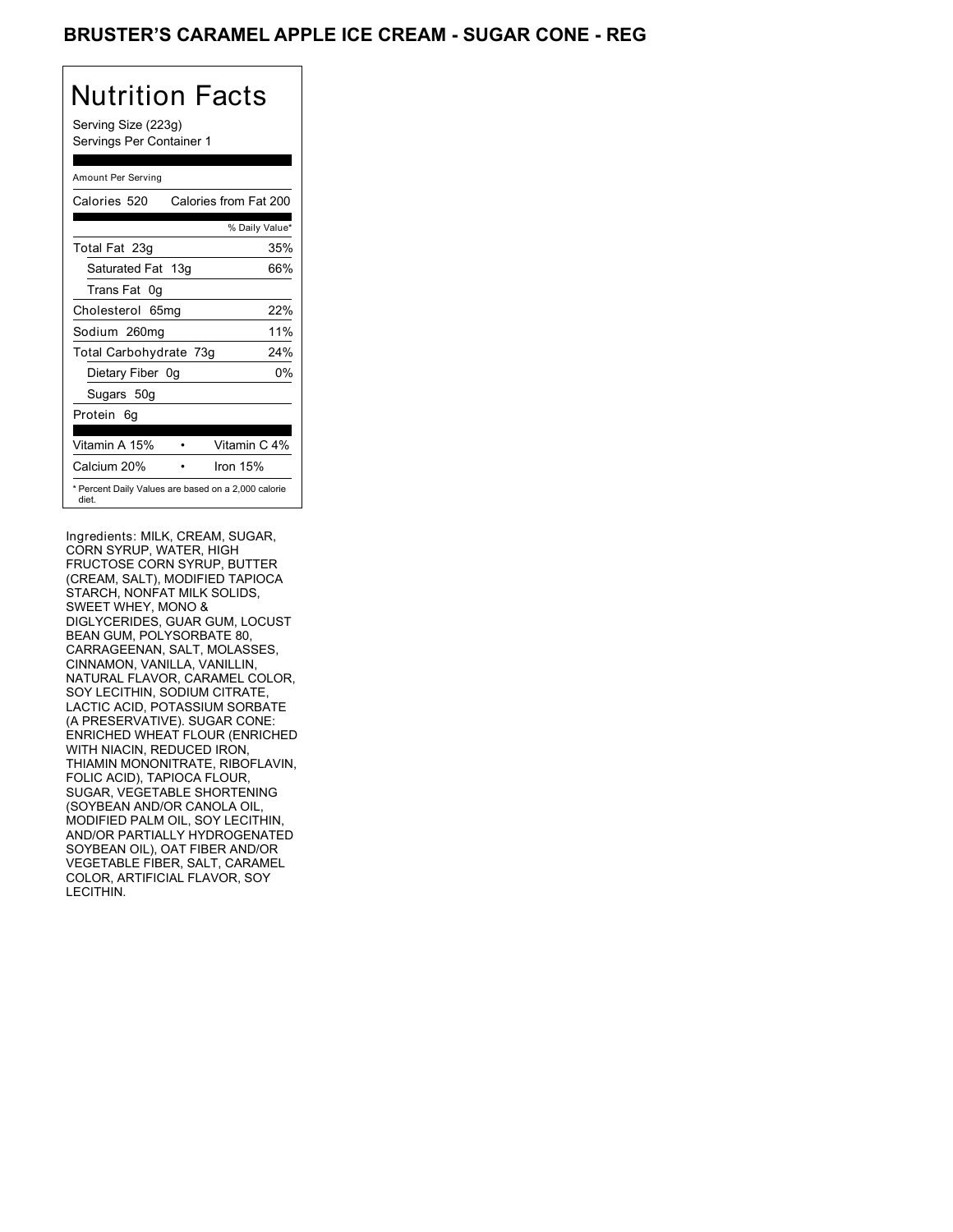## BRUSTER'S CARAMEL APPLE ICE CREAM - SUGAR CONE - LG

## Nutrition Facts

Serving Size (293g) Servings Per Container 1

#### Amount Per Serving

| Calories 660           | Calories from Fat 300                               |
|------------------------|-----------------------------------------------------|
|                        | % Daily Value*                                      |
| Total Fat 33g          | 51%                                                 |
| Saturated Fat 19g      | 97%                                                 |
| Trans Fat 0q           |                                                     |
| Cholesterol 95mg       | 32%                                                 |
| Sodium 190mg           | 8%                                                  |
| Total Carbohydrate 80g | 27%                                                 |
| Dietary Fiber 0g       | 2%                                                  |
| Sugars 55g             |                                                     |
| Protein 9g             |                                                     |
|                        |                                                     |
| Vitamin A 20%          | Vitamin C 6%                                        |
| Calcium 30%            | Iron 20%                                            |
| diet.                  | * Percent Daily Values are based on a 2,000 calorie |

Ingredients: MILK, CREAM, SUGAR, CORN SYRUP, NONFAT MILK SOLIDS, SWEET WHEY, MONO & DIGLYCERIDES, GUAR GUM, LOCUST BEAN GUM, COFFEE, POLYSORBATE 80, CARRAGEENAN, CINNAMON, VANILLA, VANILLIN, NATURAL FLAVOR, CARAMEL COLOR. SUGAR CONE: ENRICHED WHEAT FLOUR (ENRICHED WITH NIACIN, REDUCED IRON, THIAMIN MONONITRATE, RIBOFLAVIN, FOLIC ACID), TAPIOCA FLOUR, SUGAR, VEGETABLE SHORTENING (SOYBEAN AND/OR CANOLA OIL, MODIFIED PALM OIL, SOY LECITHIN, AND/OR PARTIALLY HYDROGENATED SOYBEAN OIL), OAT FIBER AND/OR VEGETABLE FIBER, SALT, CARAMEL COLOR, ARTIFICIAL FLAVOR, SOY LECITHIN.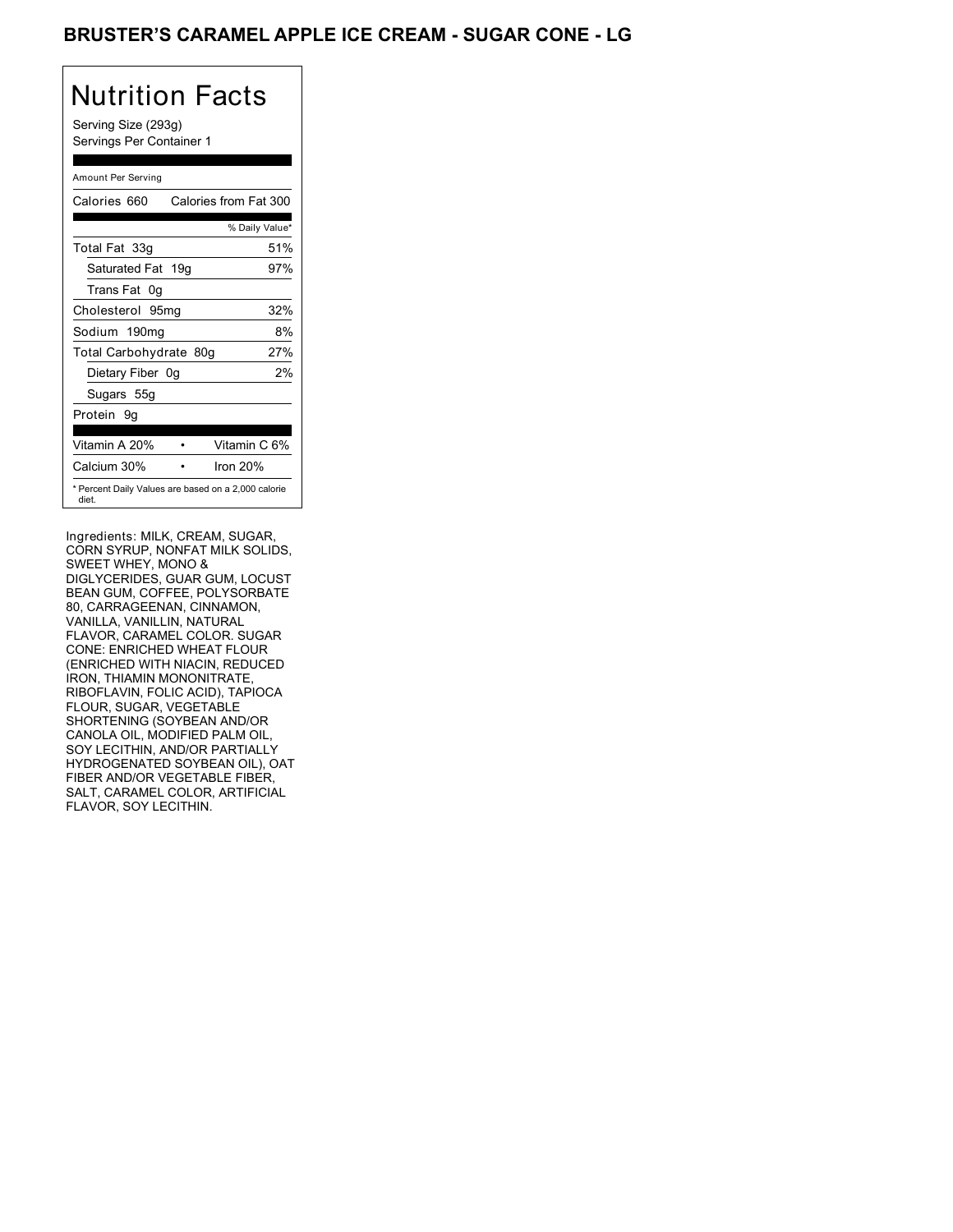## BRUSTER'S CARAMEL APPLE ICE CREAM - CAKE CONE - SM

## Nutrition Facts

Serving Size (146g) Servings Per Container 1

#### Amount Per Serving Calories 340 Calories from Fat 140 % Daily Value\* Total Fat 15g 23% Saturated Fat 9g 44% Trans Fat 0g Cholesterol 45mg 15% Sodium 170mg 7% Total Carbohydrate 46g 15% Dietary Fiber 0g 0% Sugars 31g Protein 4g Vitamin A 10% • Vitamin C 2% Calcium 15% • Iron 10% \* Percent Daily Values are based on a 2,000 calorie diet.

Ingredients: MILK, CREAM, SUGAR, CORN SYRUP, WATER, HIGH FRUCTOSE CORN SYRUP, BUTTER (CREAM, SALT), MODIFIED TAPIOCA STARCH, NONFAT MILK SOLIDS, SWEET WHEY, MONO & DIGLYCERIDES, GUAR GUM, LOCUST BEAN GUM, POLYSORBATE 80, CARRAGEENAN, SALT, MOLASSES, CINNAMON, VANILLA, VANILLIN, NATURAL FLAVOR, CARAMEL COLOR, SOY LECITHIN, SODIUM CITRATE, LACTIC ACID, POTASSIUM SORBATE (A PRESERVATIVE). CAKE CONE: ENRICHED WHEAT FLOUR (ENRICHED WITH NIACIN, REDUCED IRON, THIAMIN MONONITRATE, RIBOFLAVIN, FOLIC ACID), TAPIOCA FLOUR, SUGAR, VEGETABLE OIL SHORTENING (SOYBEAN AND/OR CANOLA OIL, MODIFIED PALM OIL, SOY LECITHIN, AND/OR PARTIALLY HYDROGENATED SOYBEAN OIL), LEAVENING (SODIUM BICARBONATE, AMMONIUM BICARBONATE), SALT, NATURAL FLAVOR, ANNATTO (VEGETABLE COLOR).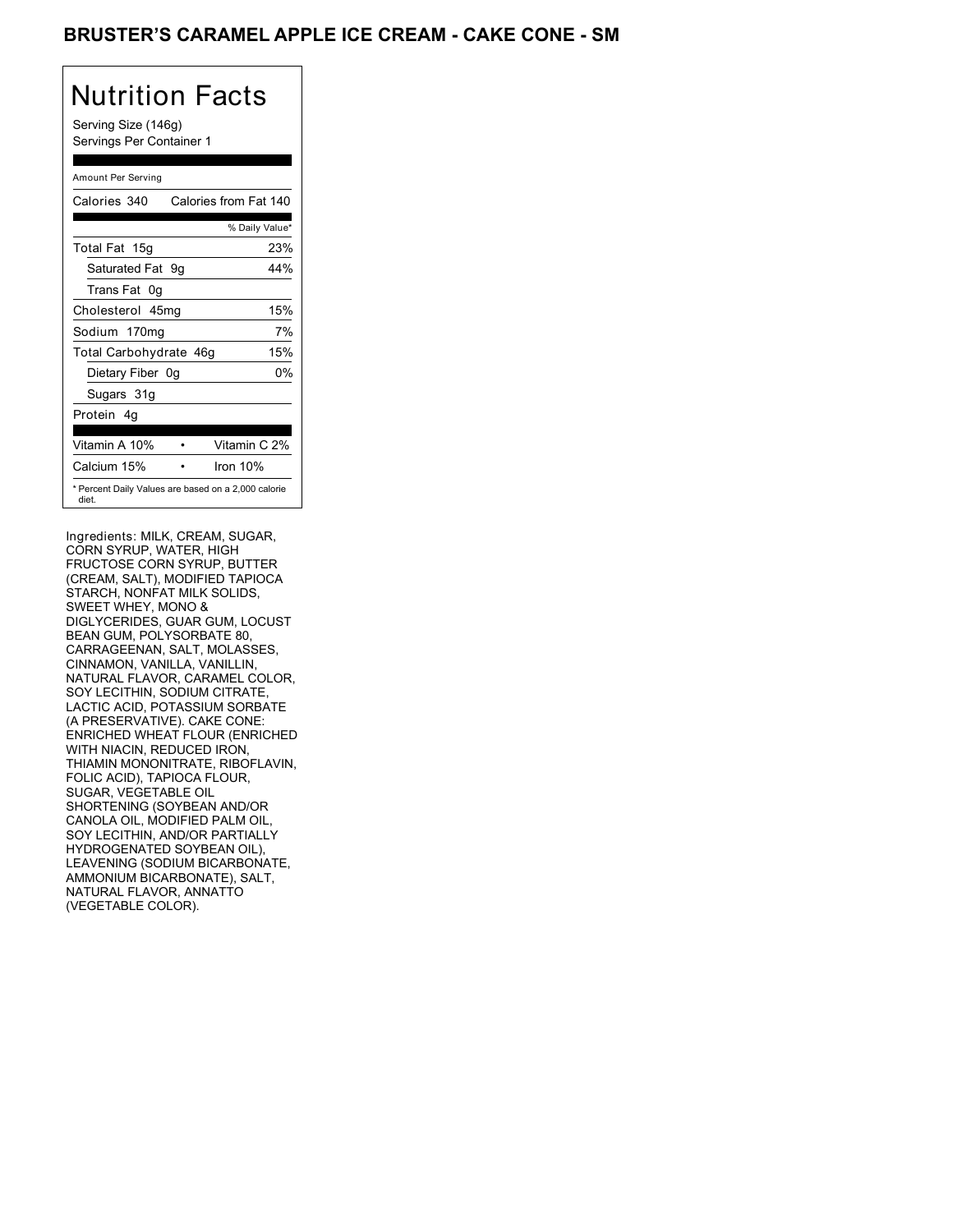## BRUSTER'S CARAMEL APPLE ICE CREAM - CAKE CONE - REG

# Nutrition Facts

Serving Size (216g) Servings Per Container 1

#### Amount Per Serving Calories 480 Calories from Fat 220 % Daily Value\* Total Fat 25g 38% Saturated Fat 14g 72% Trans Fat 0g Cholesterol 70mg 24% Sodium 135mg 6% Total Carbohydrate 56g 19% Dietary Fiber 0g 1% Sugars 39g Protein 7g Vitamin A 15% • Vitamin C 4% Calcium 20% • Iron 15% \* Percent Daily Values are based on a 2,000 calorie diet.

Ingredients: MILK, CREAM, SUGAR, CORN SYRUP, NONFAT MILK SOLIDS, SWEET WHEY, MONO & DIGLYCERIDES, GUAR GUM, LOCUST BEAN GUM, COFFEE, POLYSORBATE 80, CARRAGEENAN, CINNAMON, VANILLA, VANILLIN, NATURAL FLAVOR, CARAMEL COLOR. CAKE CONE: ENRICHED WHEAT FLOUR (ENRICHED WITH NIACIN, REDUCED IRON, THIAMIN MONONITRATE, RIBOFLAVIN, FOLIC ACID), TAPIOCA FLOUR, SUGAR, VEGETABLE OIL SHORTENING (SOYBEAN AND/OR CANOLA OIL, MODIFIED PALM OIL, SOY LECITHIN, AND/OR PARTIALLY HYDROGENATED SOYBEAN OIL), LEAVENING (SODIUM BICARBONATE, AMMONIUM BICARBONATE), SALT, NATURAL FLAVOR, ANNATTO (VEGETABLE COLOR).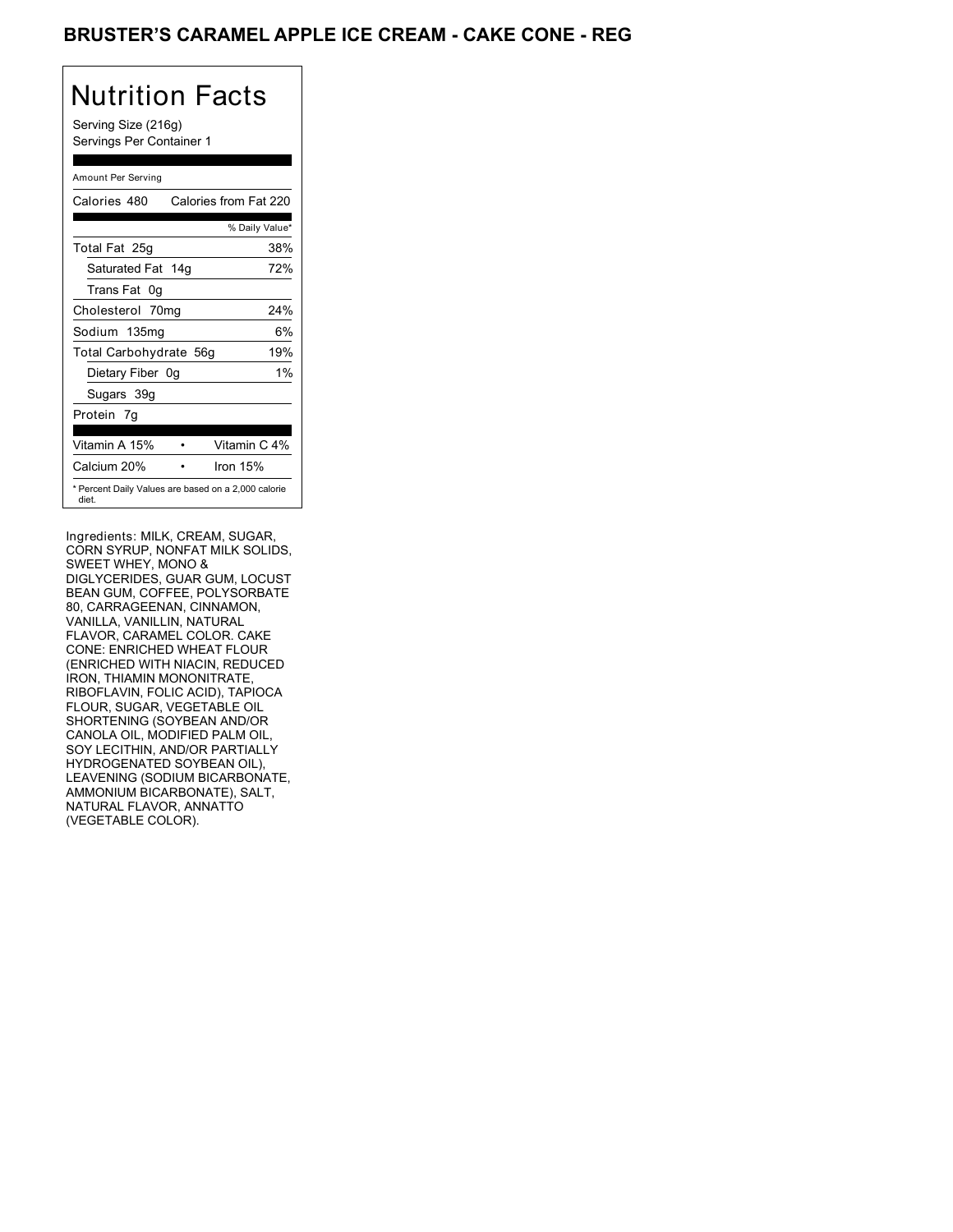## BRUSTER'S CARAMEL APPLE ICE CREAM - CAKE CONE - LG

# Nutrition Facts

Serving Size (286g) Servings Per Container 1

| Amount Per Serving                                           |                       |
|--------------------------------------------------------------|-----------------------|
| Calories 650                                                 | Calories from Fat 270 |
|                                                              | % Daily Value*        |
| Total Fat 30g                                                | 46%                   |
| Saturated Fat 18g                                            | 88%                   |
| Trans Fat<br>0g                                              |                       |
| Cholesterol 85mg                                             | 29%                   |
| Sodium 330mg                                                 | 14%                   |
| Total Carbohydrate 86g                                       | 29%                   |
| Dietary Fiber 0g                                             | 0%                    |
| Sugars 63g                                                   |                       |
| Protein 8q                                                   |                       |
|                                                              |                       |
| Vitamin A 20%                                                | Vitamin C 6%          |
| Calcium 25%                                                  | Iron 15%              |
| * Percent Daily Values are based on a 2,000 calorie<br>diet. |                       |

Ingredients: MILK, CREAM, SUGAR, CORN SYRUP, WATER, HIGH FRUCTOSE CORN SYRUP, BUTTER (CREAM, SALT), MODIFIED TAPIOCA STARCH, NONFAT MILK SOLIDS, SWEET WHEY, MONO & DIGLYCERIDES, GUAR GUM, LOCUST BEAN GUM, POLYSORBATE 80, CARRAGEENAN, SALT, MOLASSES, CINNAMON, VANILLA, VANILLIN, NATURAL FLAVOR, CARAMEL COLOR, SOY LECITHIN, SODIUM CITRATE, LACTIC ACID, POTASSIUM SORBATE (A PRESERVATIVE). CAKE CONE: ENRICHED WHEAT FLOUR (ENRICHED WITH NIACIN, REDUCED IRON, THIAMIN MONONITRATE, RIBOFLAVIN, FOLIC ACID), TAPIOCA FLOUR, SUGAR, VEGETABLE OIL SHORTENING (SOYBEAN AND/OR CANOLA OIL, MODIFIED PALM OIL, SOY LECITHIN, AND/OR PARTIALLY HYDROGENATED SOYBEAN OIL), LEAVENING (SODIUM BICARBONATE, AMMONIUM BICARBONATE), SALT, NATURAL FLAVOR, ANNATTO (VEGETABLE COLOR).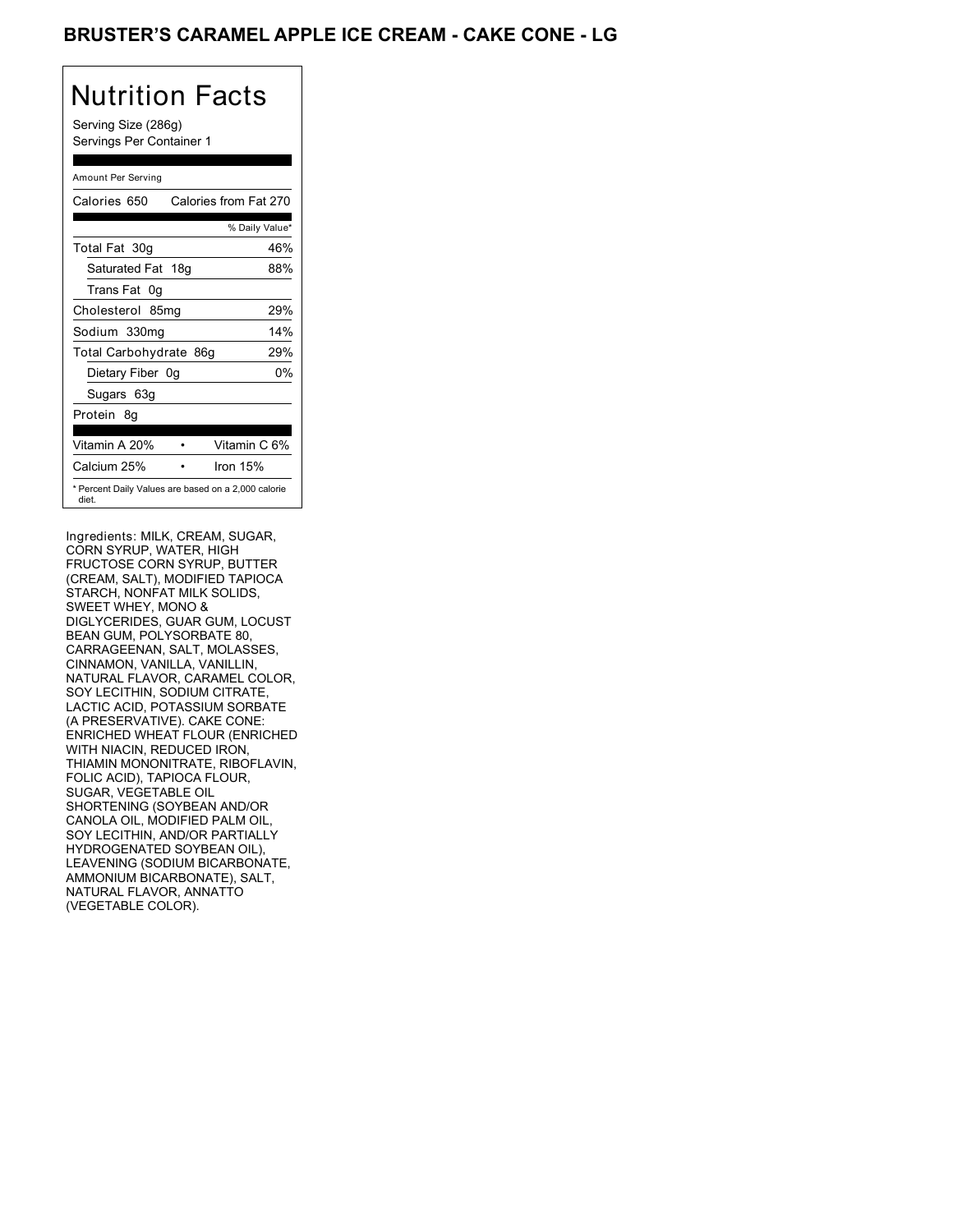### BRUSTER'S CARAMEL APPLE ICE CREAM - WAFFLE CONE - SM

# Nutrition Facts

Serving Size (170g) Servings Per Container 1

#### Amount Per Serving

| Calories 440           | Calories from Fat 160                               |
|------------------------|-----------------------------------------------------|
|                        | % Daily Value*                                      |
| Total Fat 18g          | 28%                                                 |
| Saturated Fat 10g      | 48%                                                 |
| Trans Fat 0q           |                                                     |
| Cholesterol 50mg       | 17%                                                 |
| Sodium 160mg           | 7%                                                  |
| Total Carbohydrate 64g | 21%                                                 |
| Dietary Fiber 0g       | 0%                                                  |
| Sugars 42g             |                                                     |
| Protein 6q             |                                                     |
|                        |                                                     |
| Vitamin A 10%          | Vitamin C 2%                                        |
| Calcium 15%            | Iron 10%                                            |
| diet.                  | * Percent Daily Values are based on a 2,000 calorie |

Ingredients: MILK, CREAM, SUGAR, CORN SYRUP, WATER, HIGH FRUCTOSE CORN SYRUP, BUTTER (CREAM, SALT), MODIFIED TAPIOCA STARCH, NONFAT MILK SOLIDS, SWEET WHEY, MONO & DIGLYCERIDES, GUAR GUM, LOCUST BEAN GUM, POLYSORBATE 80, CARRAGEENAN, SALT, MOLASSES, CINNAMON, VANILLA, VANILLIN, NATURAL FLAVOR, CARAMEL COLOR, SOY LECITHIN, SODIUM CITRATE, LACTIC ACID, POTASSIUM SORBATE (A PRESERVATIVE). WAFFLE CONE: ENRICHED BLEACHED WHEAT FLOUR (ENRICHED WITH NIACIN, REDUCED IRON, THIAMIN MONONITRATE, RIBOFLAVIN, FOLIC ACID), SUGAR, VEGETABLE SHORTENING (PARTIALLY HYDROGENATED SOYBEAN AND COTTONSEED OILS), WHOLE EGG, ARTIFICIAL FLAVOR (INCLUDING MALTODEXTRIN, MODIFIED CORNSTARCH, BUTTER, BUTTERMILK), DEXTROSE, SOY LECITHIN, ARTIFICIAL VANILLA FLAVOR.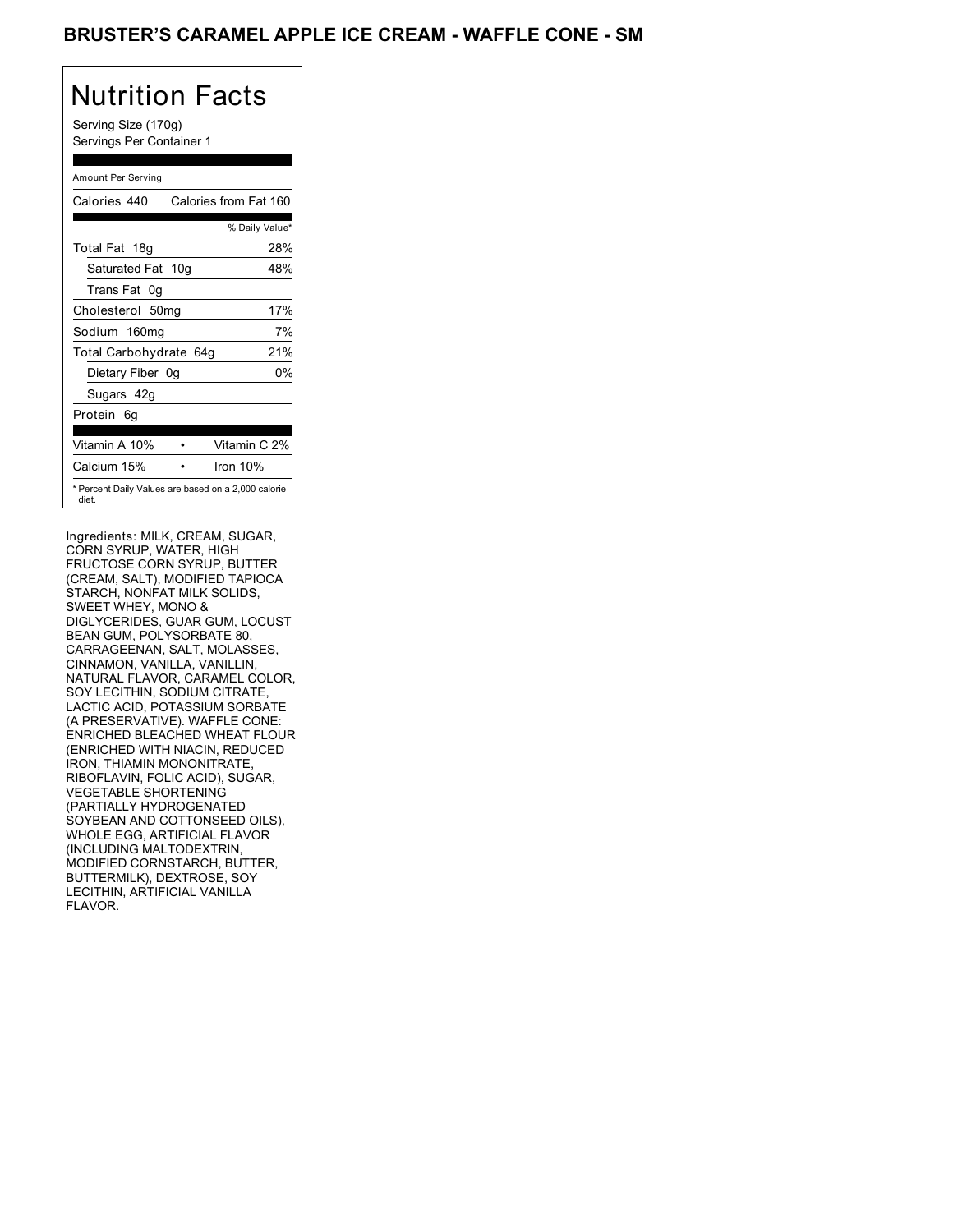### BRUSTER'S CARAMEL APPLE ICE CREAM - WAFFLE CONE - REG

# Nutrition Facts

Serving Size (240g) Servings Per Container 1

#### Amount Per Serving

| Calories 600                                                 | Calories from Fat 230 |
|--------------------------------------------------------------|-----------------------|
|                                                              | % Daily Value*        |
| Total Fat 26q                                                | 39%                   |
| Saturated Fat 14g                                            | 70%                   |
| Trans Fat 0g                                                 |                       |
| Cholesterol 75mg                                             | 24%                   |
| Sodium 240mg                                                 | 10%                   |
| Total Carbohydrate 84g                                       | 28%                   |
| Dietary Fiber 0g                                             | 0%                    |
| Sugars 57g                                                   |                       |
| Protein 7g                                                   |                       |
|                                                              |                       |
| Vitamin A 15%                                                | Vitamin C 4%          |
| Calcium 20%                                                  | Iron 15%              |
| * Percent Daily Values are based on a 2,000 calorie<br>diet. |                       |

Ingredients: MILK, CREAM, SUGAR, CORN SYRUP, WATER, HIGH FRUCTOSE CORN SYRUP, BUTTER (CREAM, SALT), MODIFIED TAPIOCA STARCH, NONFAT MILK SOLIDS, SWEET WHEY, MONO & DIGLYCERIDES, GUAR GUM, LOCUST BEAN GUM, POLYSORBATE 80, CARRAGEENAN, SALT, MOLASSES, CINNAMON, VANILLA, VANILLIN, NATURAL FLAVOR, CARAMEL COLOR, SOY LECITHIN, SODIUM CITRATE, LACTIC ACID, POTASSIUM SORBATE (A PRESERVATIVE). WAFFLE CONE: ENRICHED BLEACHED WHEAT FLOUR (ENRICHED WITH NIACIN, REDUCED IRON, THIAMIN MONONITRATE, RIBOFLAVIN, FOLIC ACID), SUGAR, VEGETABLE SHORTENING (PARTIALLY HYDROGENATED SOYBEAN AND COTTONSEED OILS), WHOLE EGG, ARTIFICIAL FLAVOR (INCLUDING MALTODEXTRIN, MODIFIED CORNSTARCH, BUTTER, BUTTERMILK), DEXTROSE, SOY LECITHIN, ARTIFICIAL VANILLA FLAVOR.